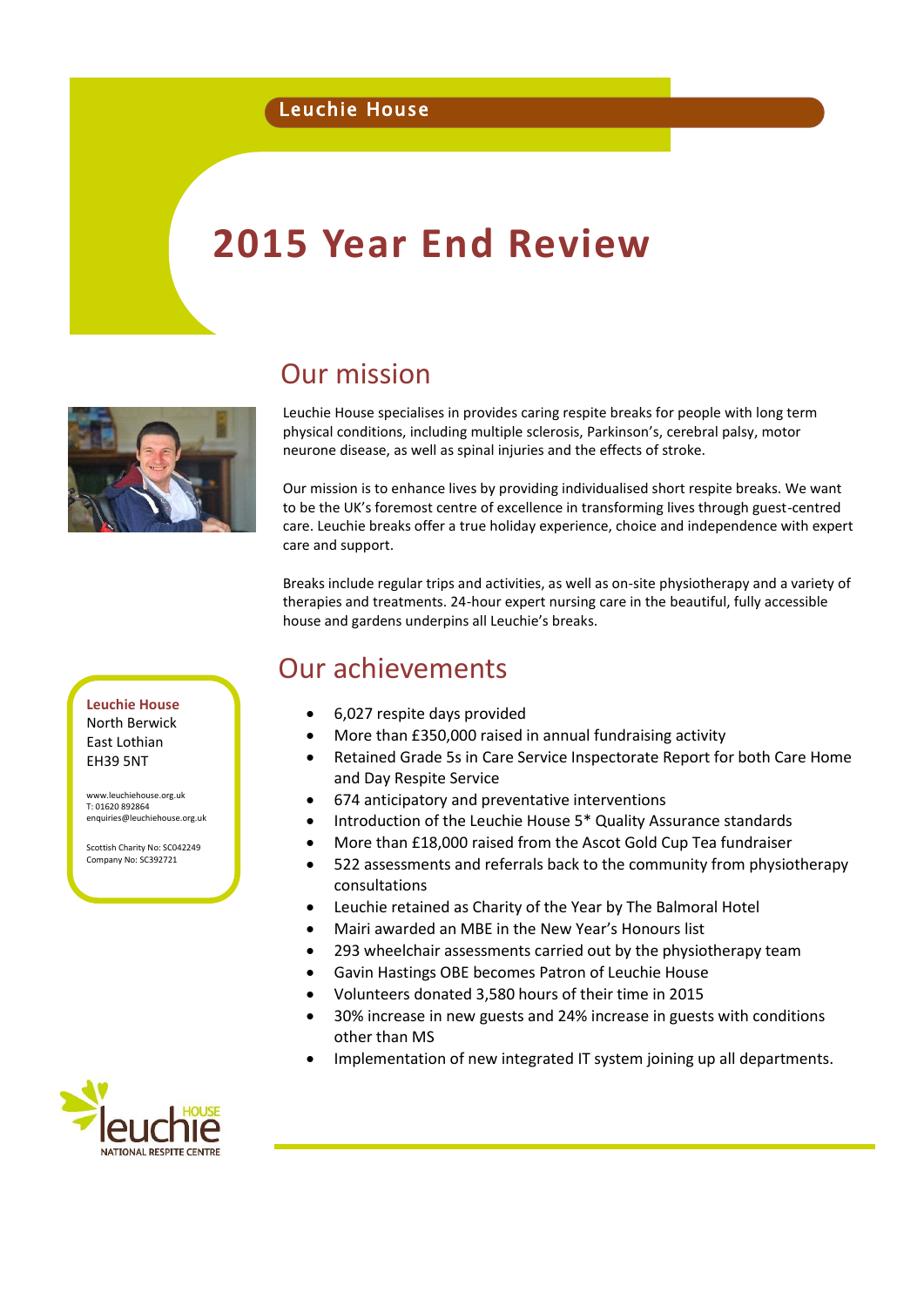

*"My holiday has made me realise I still have a lot going for me"*  – Evelyn



Message from the Chairman, Sir David Tweedie

As anyone visiting Leuchie is aware, we are a unique facility with dedicated staff. We provide vital respite breaks which give holidays to our guests and their carers alike. These breaks are a lifeline for most people with long term conditions and for those who care for them.

As a relatively new charity, Leuchie is still developing its income streams and hopes eventually to build reserves.

In 2015, Leuchie has continued to provide a significant number of respite days across the short break and day respite services. Overall occupancy across the year totaled 76%. 21% of the guests who came were new to Leuchie, an increase of 30% on previous years. There was an increase in the number of high dependency guests – a quarter of all guests in 2015 were high dependency or above.

Our guests

Although we strive to minimise costs, the reality of delivering the complex care required for our guests has seen running costs grow to £1.7 million. We recover almost £900,000 of that amount from fees, £363,000 from fundraising and generous benefactors with the deficit of £350,000 being met by the Scottish Government. We are doing our utmost to close this gap but the financial deficit has

put pressure on the service to deliver against increasingly demanding occupancy and fundraising targets. Financing the operation is, of course, critical to our survival but without the wonderful support and encouragement from volunteers and supporters we would struggle to continue to provide for those people who need our services and to build on the success of 2015. We are so very grateful to them - they are an inspiration to us all.

With the arrival of Carolyn Roulstone, Head of Business

Development, in May 2015, a strategic approach to increasing occupancy became more of a focus.

New 'Booking Terms & Conditions' were introduced to address the high number of cancellations being experienced by the charity, and to encourage guests to take out holiday insurance to protect themselves if they

# Our fundraising

As the cost of delivering high quality, complex care continues to increase, Leuchie needs to raise more than £700,000 from voluntary donations, grants and fundraising events every year to ensure Leuchie has the funds it needs to be able to provide respite breaks.

In 2015, our fundraising events raised more than £30,000 with the flagship annual event, the Ascot Gold Cup Tea, raising more than £18,000 and the community led Bass Rock Supper raising £14,000.

Champions and Guardians, who make annual donations, contributed £20,000. They, and supporters who donate a 'celebration' gift to remember friends or family,

had to cancel a break within the cancellation period.

In our marketing of respite breaks, we raised our profile by attending a number of exhibitions in both Scotland and England to promote Leuchie to a new audience of potential guests. We will continue to develop new markets in the future to ensure that those who would most benefit from a break know about us.

are recognised with a leaf on our Giving Tree.

Individual Giving, including regular direct debits, is vital and the generosity of our supporters choosing this way to help has raised more than £34,000.

Please contact us about any aspect of our fundraising programme.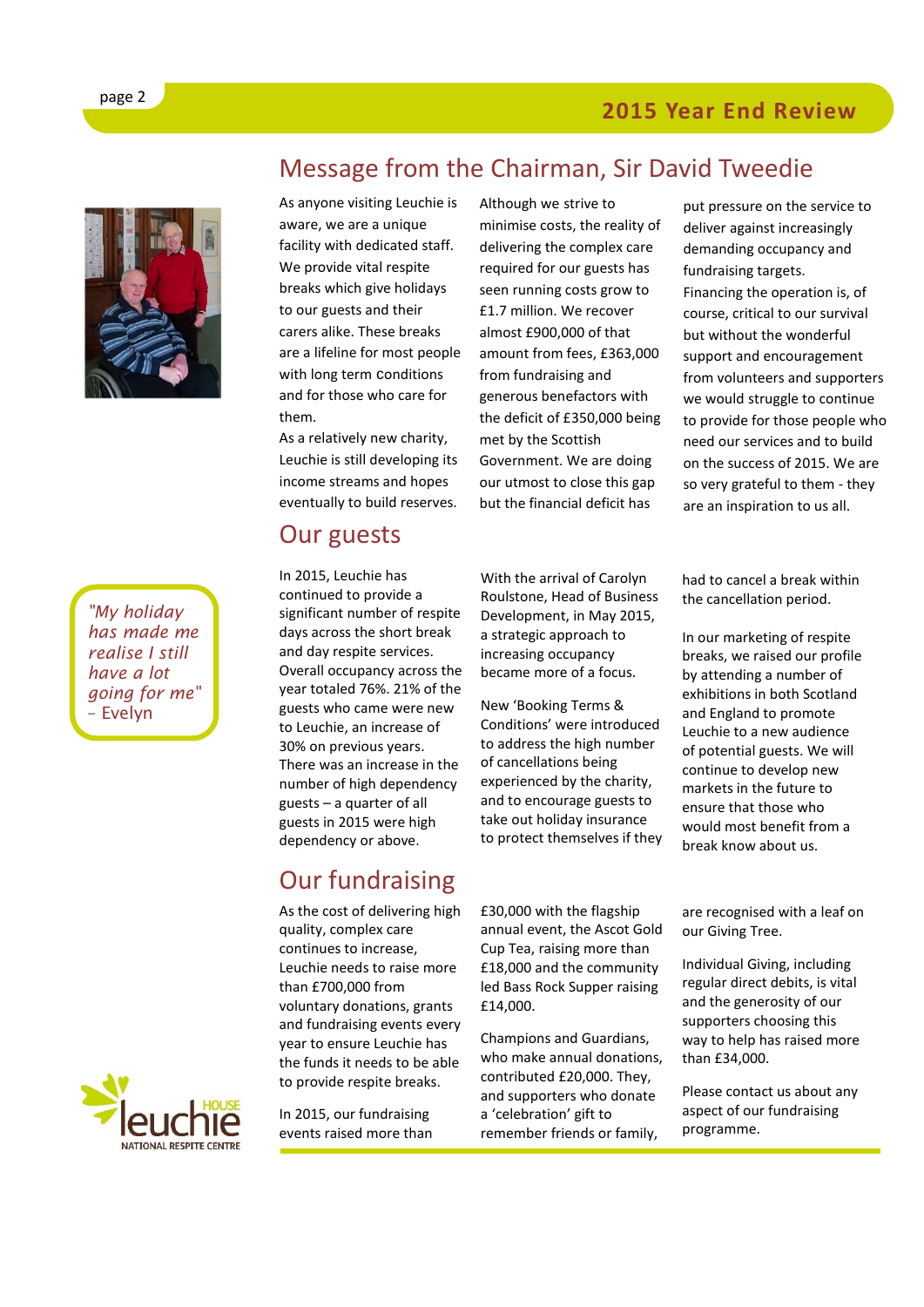### Our services

Person centred care is at the heart of our approach. We aim to make sure everyone makes the most of their time here and leaves feeling rested and refreshed.

#### Nursing and care

Leuchie's team of dedicated nursing and care staff are highly trained and experienced in caring for the complex conditions seen at Leuchie. Staff are trained in statutory and mandatory topics, as well as customer service.

#### Physiotherapy

Physiotherapy is available to all guests during their break in the on-site physiotherapy suite, with individual assessments and exercise classes offered to all guests.

In 2015, 293 wheelchair assessments were carried out, with 100 referrals made

#### Food

Guests at Leuchie often complain about the homecooked meals. They complain they are just too good!

Using fresh, locally-sourced

#### Activities and outings

The focus at Leuchie is very much on trying new things, rediscovering old things, exploring different places, meeting new friends and having fun – everything a holiday should be, irrespective of condition.

The in-house activities team supports this aim by offering a full programme of outings

In 2015, we introduced the Leuchie 5\* Quality Assurance Standards, with the aim of offering guests a top quality experience during their breaks and ensure we deliver customer service, in a professional manner, with the wellbeing

back to the community and 128 wheelchair repairs made in-house.

A number of referrals to Occupational Therapists and referrals back to GPs and other health professionals were also made.

seasonal produce, Leuchie's catering team produces a varied and nutritious menu. Special requests, guests' favourites, and varying portion sizes are all catered for, including continental

and activities, based around each guests' personal choices.

Trips to the theatre, the Botanic Gardens, galleries and museums, and the Edinburgh Military Tattoo during the Festival are all popular, as are lunches and shopping trips in and around East Lothian.

of every guest at the centre of all activity and engagement.

We were delighted to maintain Grade 5s across the board following the Care Inspectorate inspection, which reflects the 5\* Experience that we are creating.

Moni Robson, lead Physio conducted a wheelchair survey during 2015 to assess guests seating and positional management and whether they are able to changing position to prevent postural deterioration and associated complications. The findings will be published in 2016.

breakfast and bacon sandwiches at the weekend.

The end of holiday dinner party is a celebratory occasion enjoyed in the candlelit dining room.

Performers visit the house to entertain guests and there is a programme of inhouse activities, such as quizzes and film nights.

If guests just want to relax, complementary therapies such as massage and reiki, reflexology, hairdressing and beauty treatments are available on request.

*"New friendships made, existing friendships strengthened. Care here is above and beyond"* – Anne